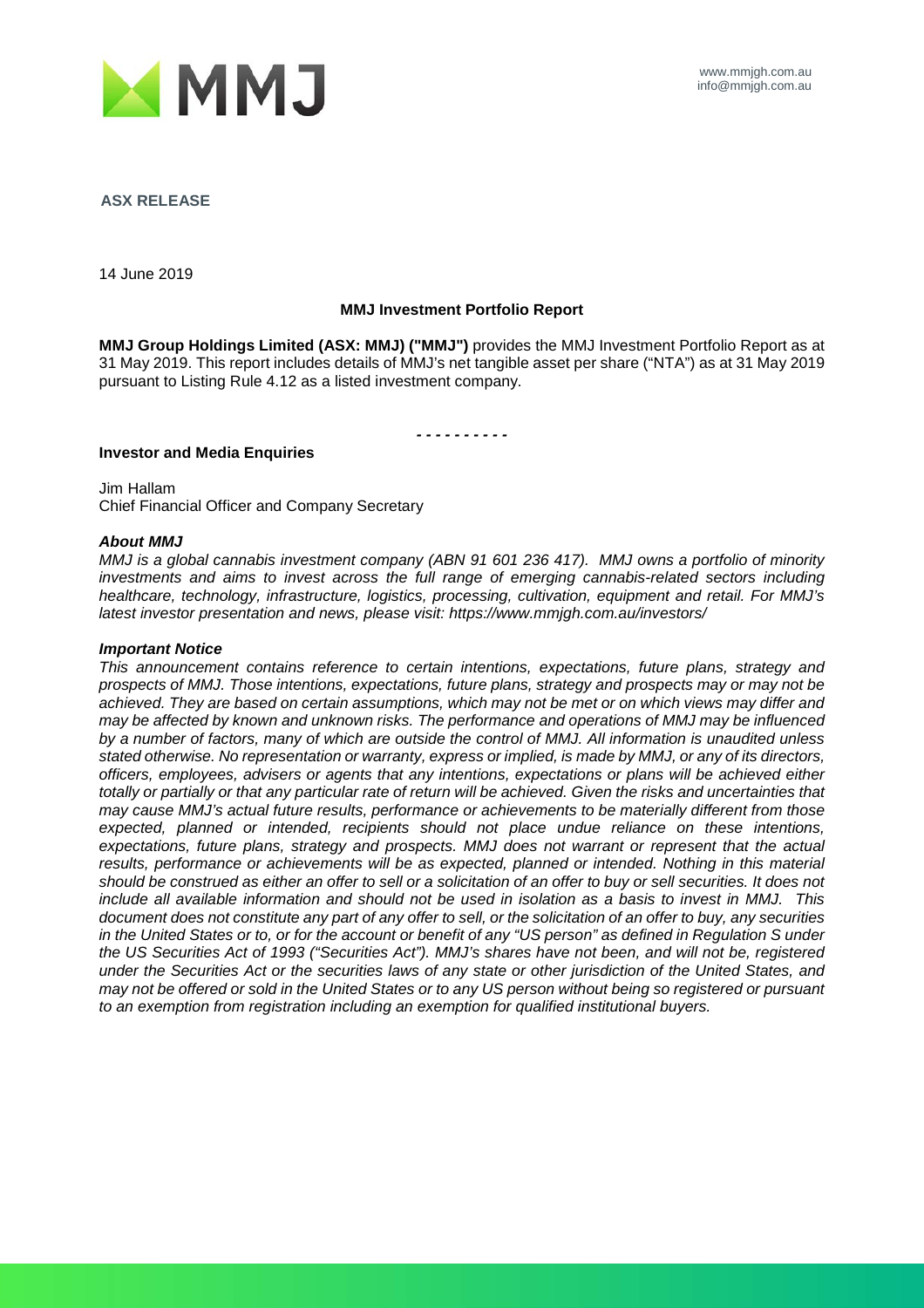

# **Investment Porfolio Report**

31 May 2019

# **MMJ's Investments sit across most of the cannabis and hemp value chain**

**Capital is allocated to potential market leaders, consolidators and takeover targets**



#### *Important Notice*

*This announcement contains reference to certain intentions, expectations, future plans, strategy and prospects of MMJ. Those intentions, expectations, future plans, strategy and prospects may or may not be achieved. They are based on certain assumptions, which may not be met or on which views may differ and may be*  affected by known and unknown risks. The performance and operations of MMJ may be influenced by a number of factors, many of which are outside the control of *MMJ. All information is unaudited unless stated otherwise. No representation or warranty, express or implied, is made by MMJ, or any of its directors, officers, employees, advisers or agents that any intentions, expectations or plans will be achieved either totally or partially or that any particular rate of return will be achieved. Given the risks and uncertainties that may cause MMJ's actual future results, performance or achievements to be materially different from those expected, planned or intended, recipients should not place undue reliance on these intentions, expectations, future plans, strategy and prospects. MMJ does not warrant or*  represent that the actual results, performance or achievements will be as expected, planned or intended. Nothing in this material should be construed as either an *offer to sell or a solicitation of an offer to buy or sell securities. It does not include all available information and should not be used in isolation as a basis to invest in MMJ. This document does not constitute any part of any offer to sell, or the solicitation of an offer to buy, any securities in the United States or to, or for the account or benefit of any "US person" as defined in Regulation S under the US Securities Act of 1993 ("Securities Act"). MMJ's shares have not been, and will not be,*  registered under the Securities Act or the securities laws of any state or other jurisdiction of the United States, and may not be offered or sold in the United States or *to any US person without being so registered or pursuant to an exemption from registration including an exemption for qualified institutional buyers. The investment*  returns shown are historical and no warranty can be given for future performance. Historical performance is not a reliable indicator of future performance. Due to the *volatility in a Company's underlying assets and other risk factors associated with investing, investment returns can be negative, particularly in the short-term.*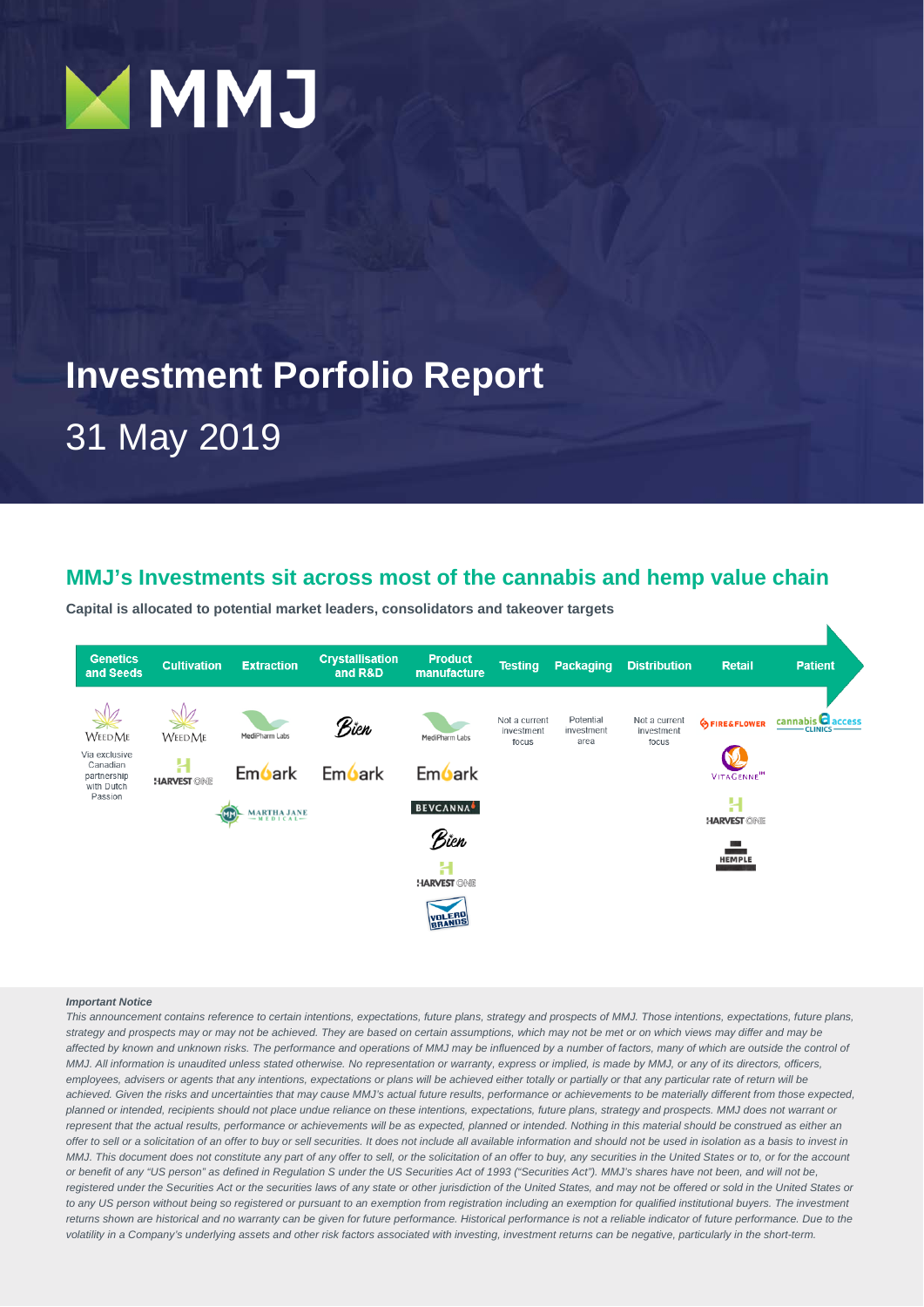# **MMJ**

# **Investment Portfolio Report** 31 May 2019

MMJ Group Holdings Limited (ASX: MMJ) | ABN 91 601 236 417

# **About MMJ**

MMJ (ASX Code MMJ/OTC Code MMJJF) is a global cannabis investment company (ABN 91 601 236 417).

MMJ owns a portfolio of minority investments and aims to invest across the full range of emerging cannabis-related sectors including healthcare, technology, infrastructure, logistics, processing, cultivation, equipment and retail.

MMJ is the only listed Australian investment company which offers the opportunity to Australian investors to invest in unlisted and listed cannabis-related businesses within Australia and offshore.

MMJ has a proven track record in acquiring and realising considerable value from its cannabis related investments.

Since 2015 MMJ has creating a significant number of investment opportunities from its connections in Canada and Australia in the private investment sector and realised exits when it is to MMJ's benefit:

| 16                  |                          | 3              | 8                  |
|---------------------|--------------------------|----------------|--------------------|
| <b>Primary</b>      | <b>Follow on</b>         | <b>Private</b> | Sale of            |
| <b>Acquisitions</b> | $investments1$ to public |                | <b>investments</b> |

| <b>MMJ Historical Performance - period ended 31 May 2019</b> |            |             |                                     |  |  |  |  |  |  |
|--------------------------------------------------------------|------------|-------------|-------------------------------------|--|--|--|--|--|--|
|                                                              | 1<br>month | 3<br>months | <b>Financial</b><br>year to<br>date |  |  |  |  |  |  |
| Pre-tax return                                               | (8.1)%     | 13.6%       | 32.0%                               |  |  |  |  |  |  |
| Benchmark <sup>2</sup>                                       | $(13.2)\%$ | $(16.5)\%$  | 5.3%                                |  |  |  |  |  |  |
| Out/(under)<br>performance                                   | 5.1%       | 30.1%       | 26.6%                               |  |  |  |  |  |  |

For MMJ's latest investor presentations and news, please visit: **ww[w.mmjgh.com.au](http://www.mmjgh.com.au/)**

#### **General Investor Queries**

- E: [info@mmjgh.com.au](mailto:info@mmjgh.com.au)
- W: mmjgh.com.au

Automic Registry Services P: 1300 288 664 W: [automic.com.au](http://www.automic.com.au/)

**Share Registry**

#### **Performance Update**

**Net Tangible Asset Value Per Share Before Ta[x3](#page-2-2) as at 31 May 2019**

**\$0.385**

**Total Portfolio Including Cash** as at 31 May 2019

**\$94.7m**

**Financial Year To Date Investment Return** as at 31 May 2019

**32%**

| Key Metrics as at 31 May 2019                    | AUD <sup>4</sup>             |
|--------------------------------------------------|------------------------------|
| Net Asset Value                                  | 85 <sub>m</sub>              |
| Investee Porfolio (ex cash)                      | 69m                          |
| Cash                                             | 26m                          |
| Net Tangible Asset per share -<br>$pre$ -tax $5$ | 0.3853                       |
| Net Tangible Asset per share -<br>post tax       | 0.3698                       |
| MMJ share price (ASX)                            | 0.235                        |
| Market capitalisation                            | 54 <sub>m</sub>              |
| Number of investments (ex cash)                  | 12                           |
| <b>ASX Investment Type</b>                       | Listed Investment<br>Company |
| Initial Public Offering Date<br>(Inception date) | 22 January 2015              |

<span id="page-2-2"></span><span id="page-2-0"></span><sup>1</sup> Includes investments in existing investees

<span id="page-2-4"></span><span id="page-2-3"></span><span id="page-2-1"></span><sup>2</sup> MMJ uses the Alternative Harvest ETF (ticker symbol MJ) as its investment benchmark for the MMJ portfolio as it is a highly liquid portfolio trading in the North American market (where most of MMJ's holdings are based). . MJ is listed on the New York Stock Exchange

3.Net Tangible Asset Value per share – net tangible asset per share after tax on net and before unrealised gains on investment portfolio

<sup>4</sup> Unaudited based on management accounts

<sup>5</sup> Issued pursuant to ASX Listing Rule 4.12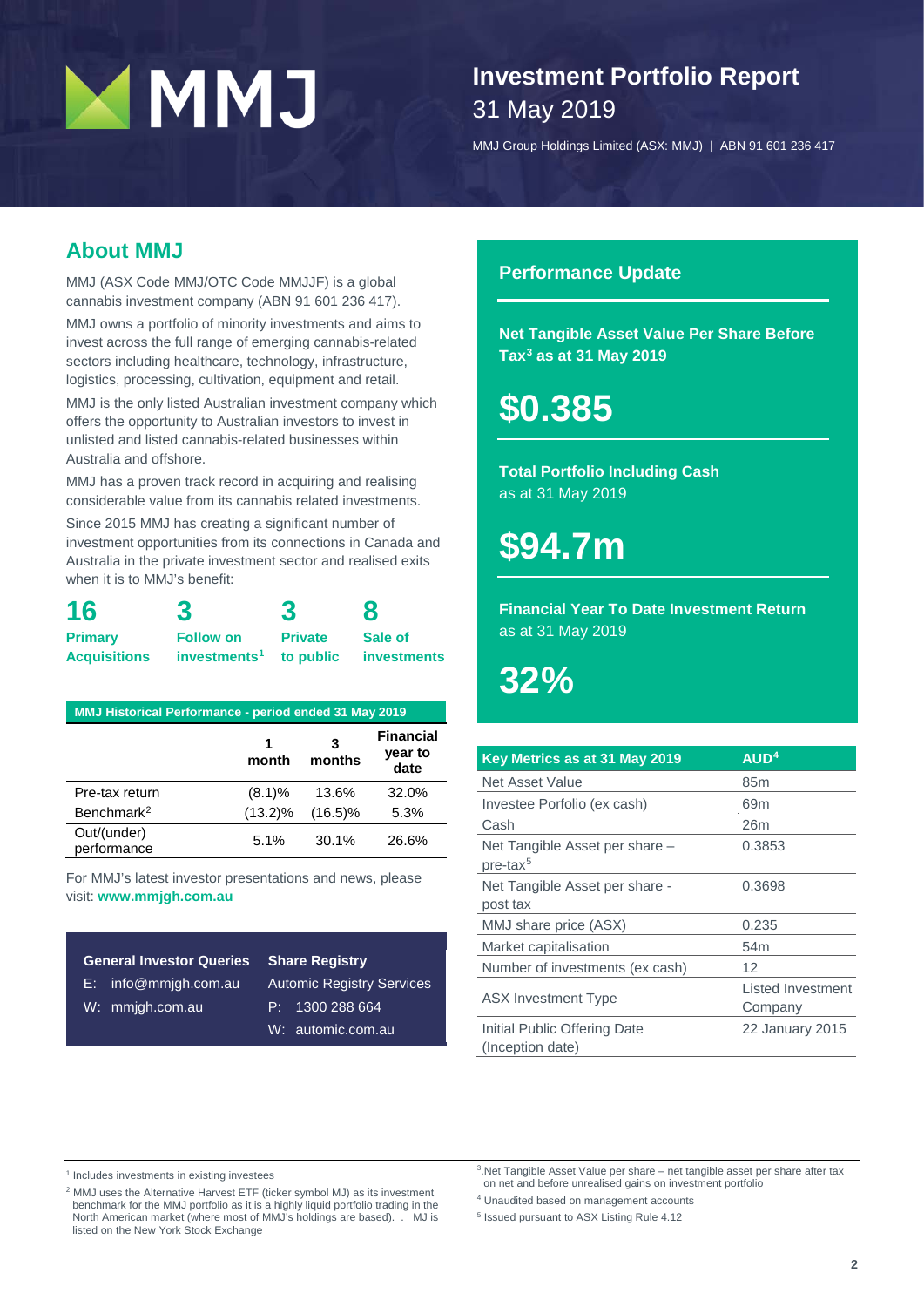# MMJ

**Investment Portfolio Report** 31 May 2019

MMJ Group Holdings Limited (ASX: MMJ) | ABN 91 601 236 417

#### **MMJ NEWS**

#### **On market share buyback**

On 7 June MMJ announced an on-market buy-back of up to 10m MMJ ordinary shares over the next 12 months ('buyback') as part of its active approach to capital management.

Understanding the portfolio and noting the discount that the Company's shares are trading to the net asset value per share of its investment portfolio, the Board have determined that an on-market buyback of MMJ shares is a meaningful value accretive use of its funds. The buy-back is from existing cash reserves and is expected to enhance shareholder returns.

### **Dividend policy**

On 7 June MMJ announced its intention to distribute 20% of its annual profit after tax after excluding unrealised gains and losses on investments in respect of financial years commencing after 30 June 2019.

The dividend would be payable within three months of each half year after the completion of the half year and annual financial statements. It is MMJ's intention that the dividend would benefit from available franking credits held by the Company.

#### **Appointment of Embark Ventures**

On 15 April 2019 MMJ announced the proposed appointment of Embark Ventures (EBV) as manager of MMJ's investments. On 7 June 2019 MMJ advised that MMJ has executed an investment management agreement (IMA) with EBV. The IMA will become effective following MMJ shareholder approval of:

- a) The appointment of EBV under the terms of the IMA; and
- b) The issue of MMJ performance rights to EBV as part of EBV's remuneration structure.

MMJ shareholders will shortly be receiving a notice of meeting for a MMJ shareholders meeting to be held on 19 July 2019. The notice of meeting will include material details of the IMA together with the key terms of the performance rights. A representative of EBV will be coming to Australia in June/July to conduct investor presentations and MMJ will announce an open briefing for shareholders and other interested parties to attend at this time.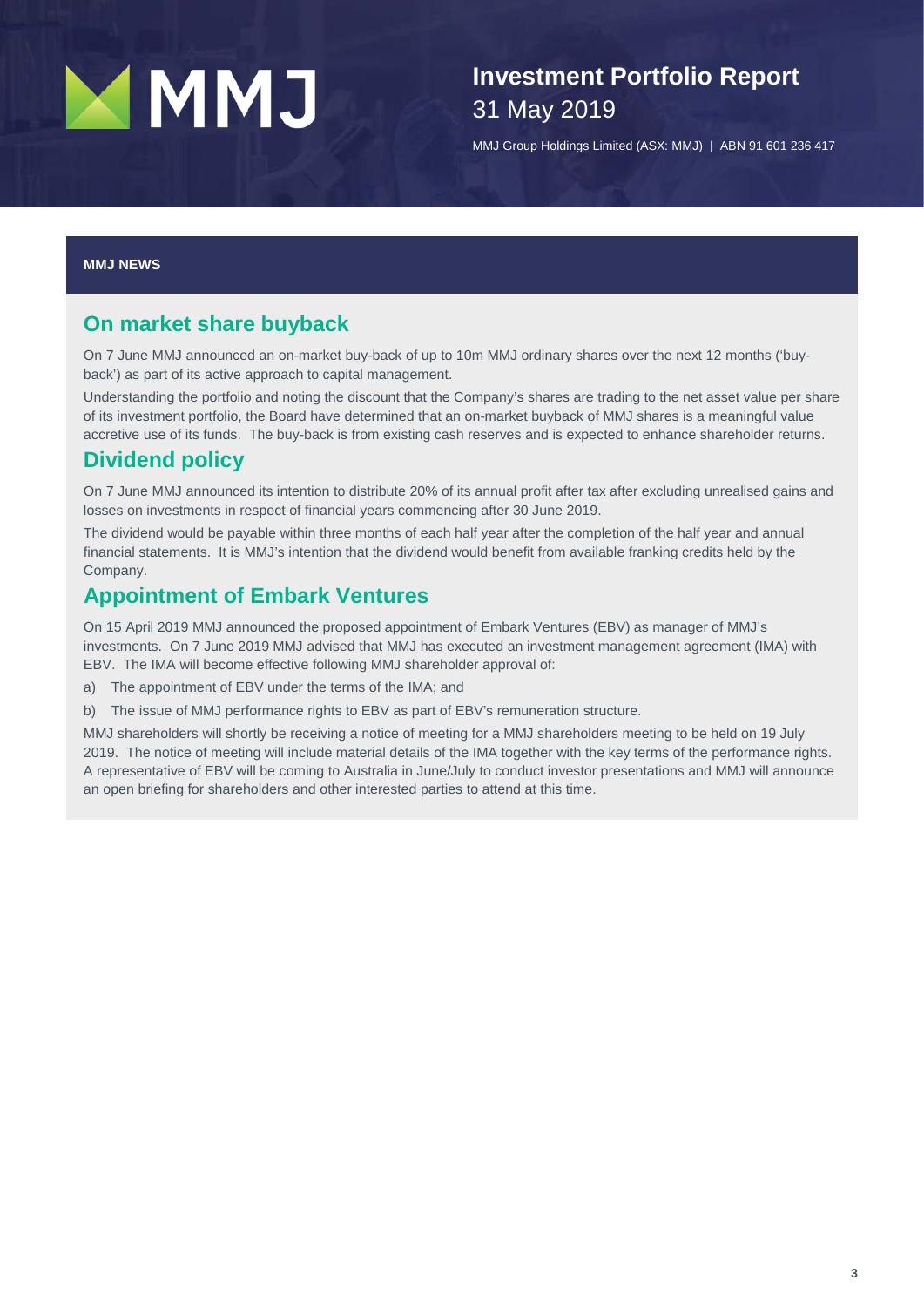

# **Investment Portfolio Report** 31 May 2019

MMJ Group Holdings Limited (ASX: MMJ) | ABN 91 601 236 417

**MMJ PORTFOLIO NEWS**

# **Public Company Holdings**

Harvest One Inc.(HVT)

- Reported Q3 2019 revenue of CAD3m which is a multiple increase from same period in 2018
- Supply agreement with Holland & Barrett for 841 stores to stock Satipharm. This is a significant distribution agreement in addition to their existing Walmart and Shoppers Drug Mart agreements

Medipharm Labs Inc (LABS)

- Completed a CAD75m bought deal financing with Scotiabank lead
- Added to Alternative Harvest ETF provides additional source of share demand
- CAD20m term sheet for debt facility with tier 1 bank significant progress in gaining institutional reputation
- CAD30-\$60m supply deal with Cronos Group
- Announced strong Q[1](#page-4-0) revenue of CAD22m and EBITDA<sup>1</sup> of CAD4.3m to positive market reaction

### **Private Company Holdings**

Several of our private companies are in the market seeking additional funding to continue accelerating their businesses. In addition to considering capital injections in some of them, we continue to leverage our portfolio platform so investee companies can help each other from a technical and commercial standpoint.

#### **Legislation of cannabis edibles and beverages**

The second wave of Canadian cannabis legalization and regulations in respect of cannabis edibles, extracts and topicals are expected to come into force in October 2019. The regulations permitting these products are legislated to come into force no later than October 17, 2019, although experts have warned against expecting a large rollout of most products until 2020. The final regulations outlining the rules for the new market could be published as soon as June 26, 2019 by Health Canada.

## **Market research on size of alternative cannabis market**

<span id="page-4-0"></span>Deloitte has recently released its 2019 cannabis market report titled "Nurturing new growth: Canada gets ready for Cannabis 2.0". According to Deloitte, the global market for alternative cannabis products is expected to nearly double over the next five years, to US\$194 billion. More than half of the estimated annual CAD2.7-billion Canadian market for edibles and alternative cannabis products will be spent on edibles (\$1.6 billion), followed by cannabis-infused beverages (\$529 million), topicals (\$174 million), concentrates (\$140 million), tinctures (\$116 million), and capsules (\$114 million). A copy of this report may be found in MMJ's News on its website **[www.mmjgh.com.au](http://www.mmjgh.com.au/)**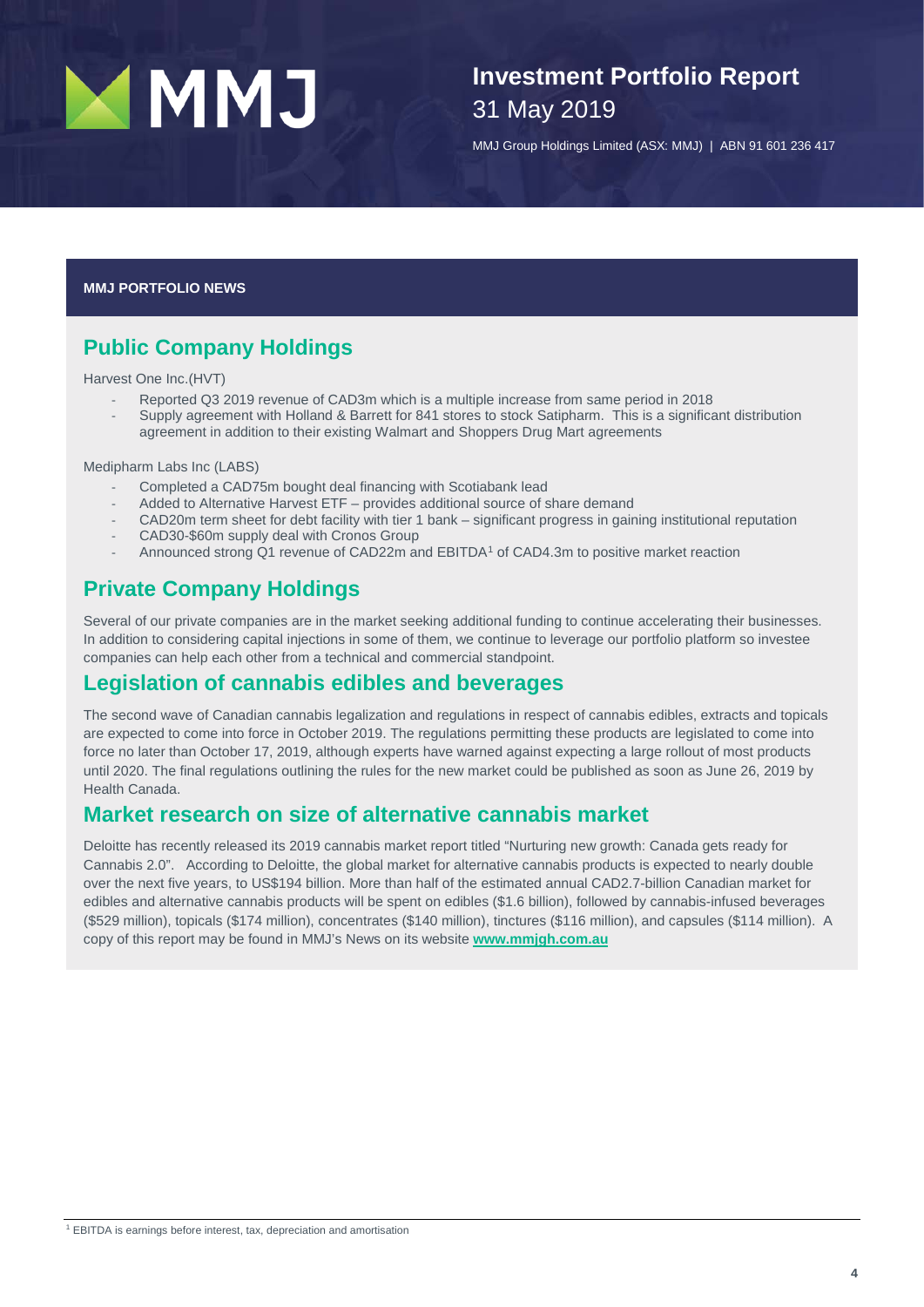

**Investment Portfolio Report** 31 May 2019

MMJ Group Holdings Limited (ASX: MMJ) | ABN 91 601 236 417

# **Appendix One**

**1. The year to date performance of MMJ's NTA is detailed below:**

#### **MMJ Historical Performance - financial year ending 30 June 2019**

|                                                  |     | 30-Jun-18 | 31-Jul-18  | 31-Aug-18 | 30-Sep-18 | 31-Oct-18  | 30-Nov-18   | 31-Dec-18   | 31-Jan-19 | 28-Feb-19 | 31-Mar-19  | 30-Apr-19  | 31-May-19  |
|--------------------------------------------------|-----|-----------|------------|-----------|-----------|------------|-------------|-------------|-----------|-----------|------------|------------|------------|
| Share price \$                                   | AUD | 0.34      | 0.28       | 0.27      | 0.29      | 0.33       | 0.25        | 0.24        | 0.26      | 0.25      | 0.24       | 0.23       | 0.24       |
| NTA Post Tax \$                                  | AUC | 0.2860    | 0.2755     | 0.2826    | 0.3023    | 0.2555     | 0.2132      | 0.2235      | 0.3149    | 0.3095    | 0.3915     | 0.4001     | 0.3698     |
| NTA Pre Tax \$                                   | AUD | 0.2900    | 0.2794     | 0.2865    | 0.3130    | 0.2688     | 0.2234      | 0.2421      | 0.3373    | 0.3388    | 0.4180     | 0.4196     | 0.3853     |
| Net Return - pre tax NTA - year to date          |     |           | $(3.66)\%$ | $1.22$ )% | 7.90%     | $(7.32)\%$ | $(22.98)\%$ | $(16.53)\%$ | 16.31%    | 16.80%    | 44.14%     | 44.66%     | 32.85%     |
| Premium/(discount) of share price to pre tax NTA |     | 15.5%     | (1.6)%     | (5.8)%    | (8.9)%    | 22.8%      | 11.9%       | (2.9)%      | (24.4)%   | (26.2)%   | $(42.6)\%$ | $(45.2)\%$ | $(39.0)\%$ |

#### **2. MMJ's investment portfolio (as at 31 May 2019) is detailed in Table One:**

#### *Table One*

| Investment                          | <b>TSXV</b> Code | Investment Country<br>date |            | Company type | Investment<br>structure            | <b>Business</b>                 | <b>Book Value AUD\$m</b><br>(unaudited) | Weight |
|-------------------------------------|------------------|----------------------------|------------|--------------|------------------------------------|---------------------------------|-----------------------------------------|--------|
|                                     |                  |                            |            |              |                                    |                                 | 31-May-19                               |        |
|                                     |                  |                            |            |              |                                    |                                 | <b>AUDm</b>                             |        |
| Harvest One                         | <b>HVT</b>       | Apr-17                     | Canada     | Public       | Shares                             | Health and wellness<br>products | 43.9                                    | 46%    |
| <b>MediPharm Labs</b>               | <b>LABS</b>      | <b>Jun-18</b>              | Canada     | Public       | Warrants                           | Extraction                      | 4.2                                     | 4%     |
| Fire & Flower                       | FAF              | Apr-18                     | Canada     | Public       | Shares +<br>warrants               | Retail stores                   | 1.4                                     | 2%     |
| <b>Listed investments</b>           |                  |                            |            |              |                                    |                                 | 49.5                                    | 52%    |
| Weed Me                             |                  | Dec-17                     | Canada     | Private      | Shares and Cultivation<br>warrants |                                 | 6.4                                     | 7%     |
| <b>Embark Health</b>                |                  | <b>Jul-18</b>              | Canada     | Private      | Shares and Extraction<br>Warrants  |                                 | 3.6                                     | 4%     |
| Volero                              |                  | May-19                     | Canada     | Private      | Shares and Vapes<br>warrants       |                                 | 2.7                                     | 3%     |
| VitaGenne                           |                  | Nov-18                     | <b>USA</b> | Private      | Shares                             | Hemp CBD                        | 1.4                                     | 2%     |
| <b>BevCanna</b>                     |                  | <b>Jun-18</b>              | Canada     | Private      | Shares                             | Beverages                       | 1.3                                     | 1%     |
| <b>Cannabis Access</b>              |                  | Apr-18                     | Australia  | Private      | Shares                             | Clinics                         | 1.0                                     | 1%     |
| Hemple                              |                  | Mar-19                     | Australia  | Private      | Shares                             | Hemp CBD                        | 1.0                                     | 1%     |
| <b>Bien</b>                         |                  | <b>Jun-18</b>              | Canada     | Private      | Shares +<br>warrants               | Research and<br>development     | 1.1                                     | 1%     |
| Martha Jane Medical                 |                  | May-18                     | Australia  | Private      | Shares                             | Extraction                      | 0.6                                     | 1%     |
| Unlisted investments                |                  |                            |            |              |                                    |                                 | 19.1                                    | 20%    |
| Total portfolio excluding cash      |                  |                            |            |              |                                    |                                 | 68.7                                    | 72%    |
| Cash and security sales receivables |                  |                            |            |              |                                    |                                 | 26.0                                    | 28%    |
| <b>Total</b>                        |                  |                            |            |              |                                    |                                 | 94.7                                    | 100%   |